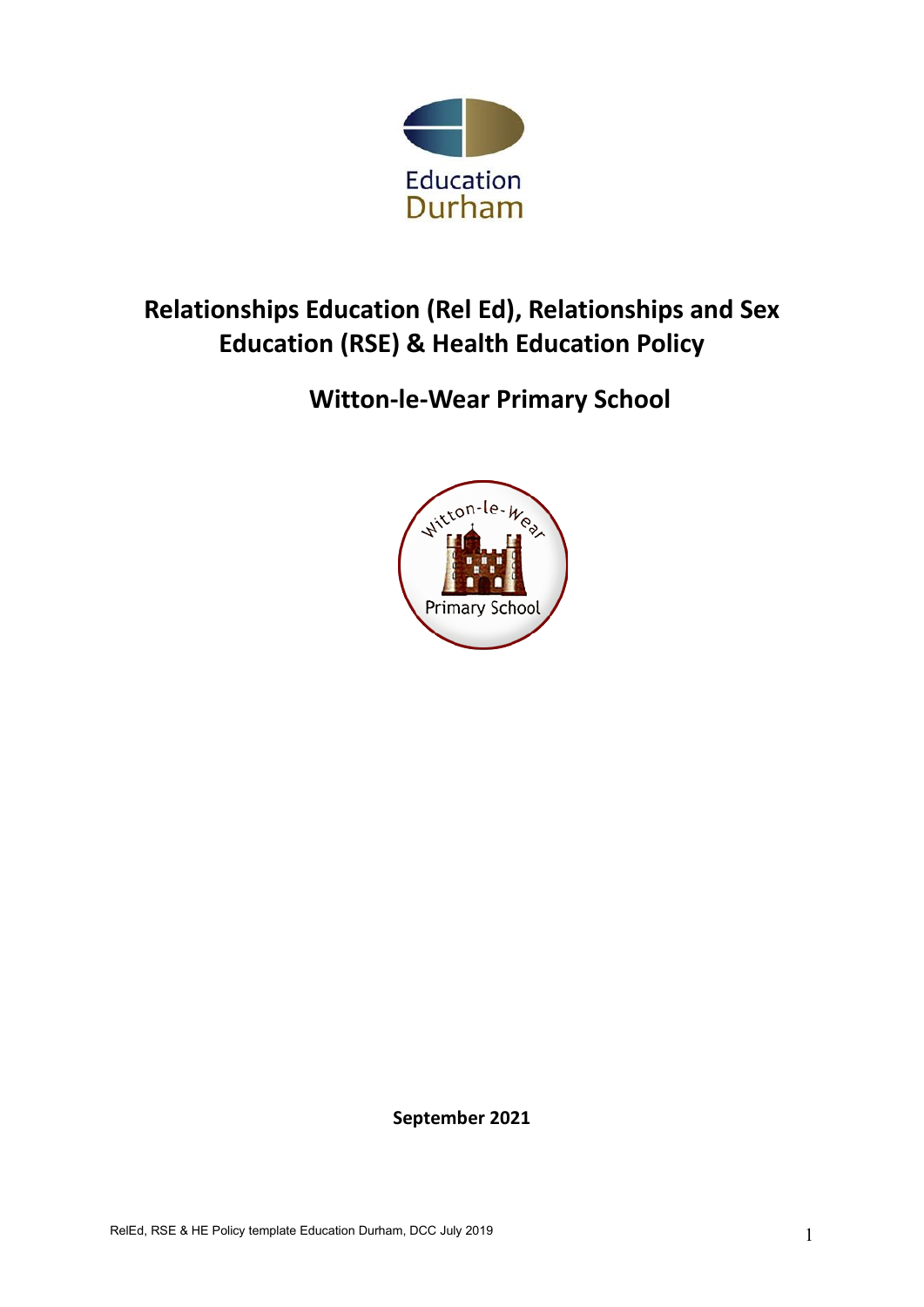

# **Primary Relationships, Sex Education & Health Education Policy Guidance**

#### **1. This policy was developed in response to:**

- Children and Social Work Act (2017)
- Relationships Education and Relationships and Sex Education (RSE) and Health Education Guidance, (Department for Education June 2019)
- Equalities Act 2010
- Not Yet Good Enough: personal, social, health and economic education in schools, (Ofsted 2013)
- Special Educational Needs and Disability code of practice: 0-25 years, 2017
- Life Lessons: PSHE and SRE in schools: Fifth Report, (House of Commons Education Committee 2015)
- Keeping Children safe in Education Statutory Safe Guarding Guidance (2018)
- Transforming Children and Young People's Mental Health Provision Green Paper (July 2018)

This policy should be considered alongside the following:

- E-safety/Online Policy
- Anti-bullying/Behaviour Policy
- Safeguarding Policy (including child sexual exploitation)
- Equality and Inclusion Policy
- PSHE Policy

#### **2. The Consultation Process has Involved:**

- Consultation and engagement with parents/carers
- Review of Relationships Education (Rel Ed) and Relationships and Sex Education (RSE) curriculum content with staff, pupils and parents /carers
- Consultation with wider school community e.g. school nurse, Education Development Service
- Consultation, agreement and implementation of policy by school governors

#### **3. What is Relationships Education? (Including Relationships and Sex Education)**

**Relationships Education (Rel Ed)** is the building blocks of healthy, respectful relationships, focusing on family and friendships, including on and offline. It gives children and young people the essential skills to build positive, enjoyable and non-exploitative relationships.

**Relationships and Sex Education (RSE)** is lifelong learning about physical, sexual, moral and emotional development. It is about the understanding of the importance of stable and loving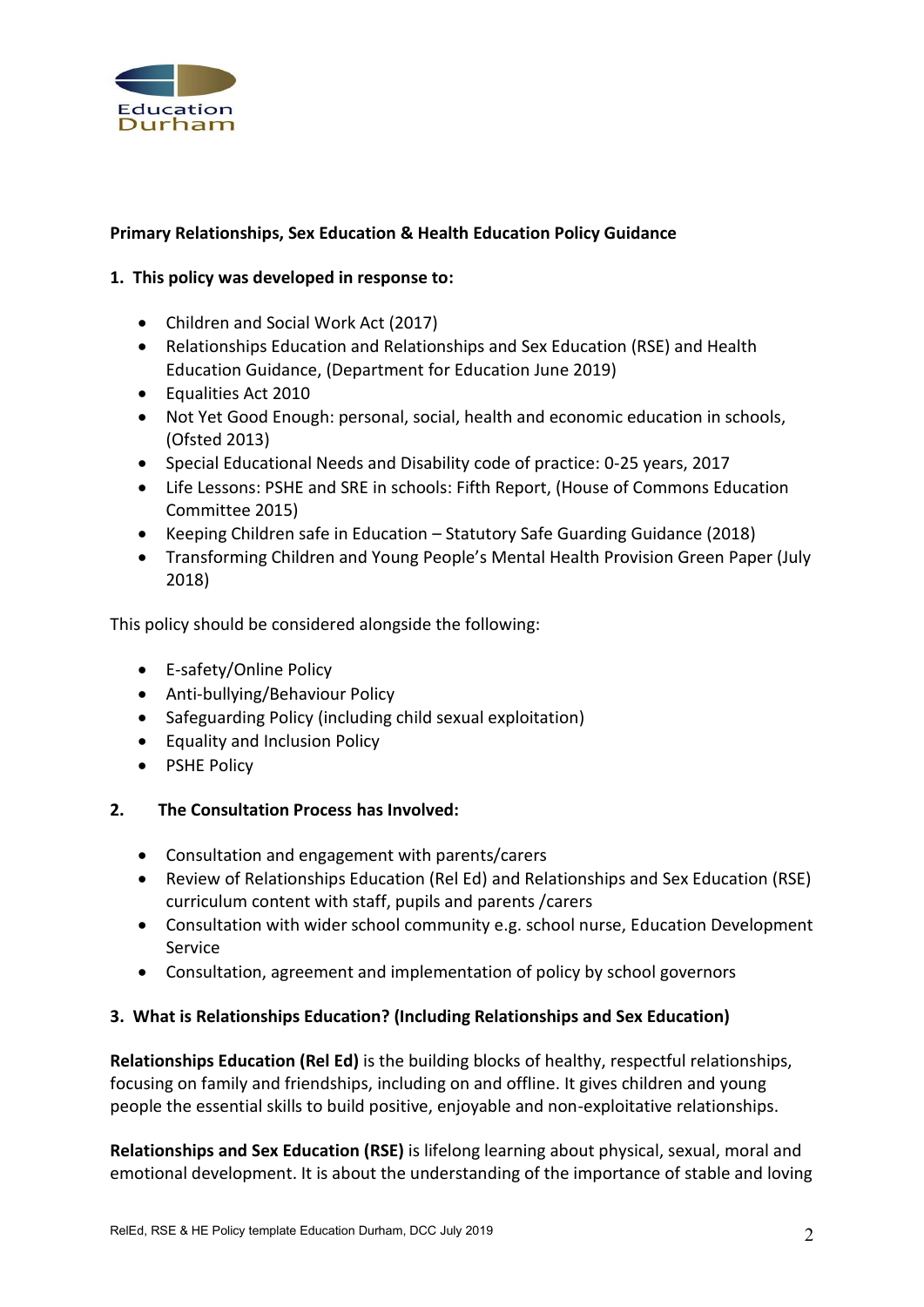relationships and respect, love and care, for family life. It involves acquiring information, developing skills and forming positive beliefs, values and attitudes.

Both areas link strongly with the values of Witton-le-Wear Primary School. We are proud to be a school where children thrive through being part of one large supportive family. We aim to support our young people in developing the skills to build positive relationships, beliefs, values and attitudes.

## **4. Principles and Values**

In addition, Witton-le-Wear Primary School believes that Rel Ed and RSE should:

- be an integral part of the lifelong learning process, beginning in early childhood and to continue into adult life.
- be an entitlement for all pupils in our care.
- encourage every pupil to contribute to the school community that aims to support each individual as they grow and learn.
- be set within this wider school context and supports family commitment and love, respect and affection, knowledge and openness. Family is a broad concept; not just one model, e.g. children living with step families; those living with same sex parents, children looked after, adopted children, extended family. It includes a variety of types of family structure, and acceptance of diversity.
- encourage pupils and staff to share and listen to each other's views and the right to hold/express views. We are aware of different values and opinions to sexual orientation and gender identity without promotion of any particular family structure. The important values are love, respect, kindness, generosity and care for each other.
- generate an atmosphere where questions and discussion on personal matters can take place without any stigma or embarrassment.
- recognise that parents and carers are the prime educators in teaching their children about sex, relationships and growing up. We aim to work in partnership with parents/carers and pupils, consulting them about the content of programmes.
- recognise that the wider community has much to offer and we aim to work in partnership with other health and education professionals.

# **Relationship Education (Including Relationships and Sex Education) in this school has three main elements:**

#### **Attitudes and Values**

- Learning the importance of values, individual conscience and moral choices.
- Learning the value and valuing family life, stable and loving relationships, marriage and civil partnerships.
- Learning about the nurture of children.
- Learning the value of and demonstrating respect, love and care.
- Exploring, considering and understanding moral dilemmas.
- Developing skills including negotiation and decision making.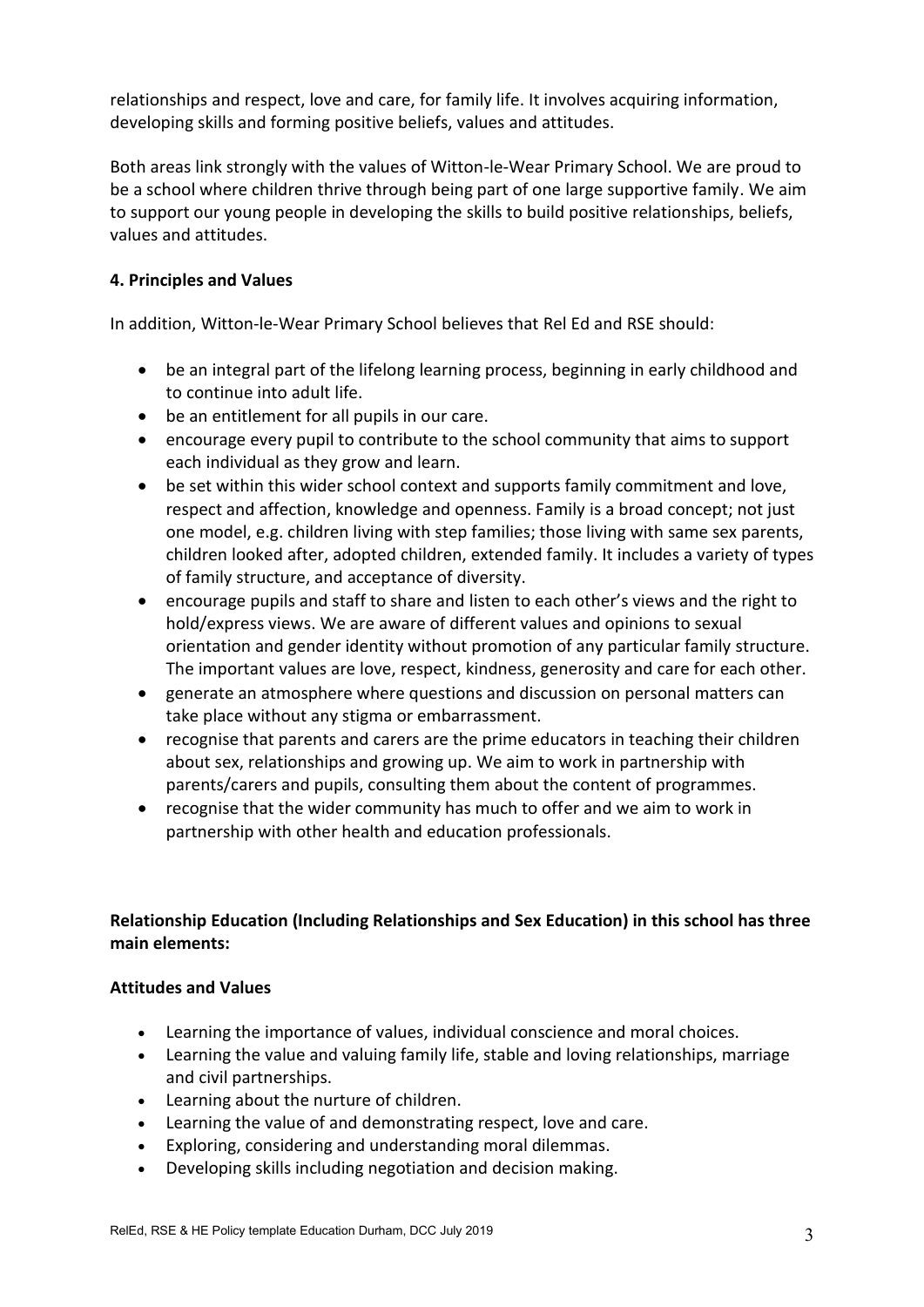- The importance of permission seeking/consent and giving, in relationships with friends, peers and adults.
- Challenging myths, misconceptions and false assumptions about normal behaviour.

## **Personal and Social Skills**

- Learning to manage emotions within relationships confidently and sensitively, including off and online.
- Developing positive self-esteem and confidence.
- Developing and demonstrating self-respect and empathy for others.
- Making informed choices with an absence of prejudice.
- Developing an appreciation of the consequences of choices made.
- Managing conflict.
- Empower pupils with the skills to be able to recognise inappropriate/ uncomfortable situations and/or behaviours with their peers and adults.
- How to report concerns or abuse, and the vocabulary and confidence needed to do so.

## **Knowledge and Understanding**

- Know the key facts about puberty and the changing adolescent body, particularly from ages 9 through to age 11, including physical and emotional changes. (Health Education)
- Learn about menstrual wellbeing including the key facts about the menstrual cycle. (Health Education)
- Learning about reproduction, human sexuality, gender identity, personal health, emotions and relationships.
- Learning about where to go for help or advice in school and how to access a range of local and national support agencies.

# **5. Aims and Objectives**

The aim of Rel Ed & RSE is to provide balanced factual information about physical and emotional changes, together with consideration of the broader emotional, ethical, religious, and moral dimensions of sexual health. Our Rel Ed & RSE programme aims to prepare pupils for an adult life in which they can:

- develop positive values and a moral framework that will guide their decisions, judgements and behaviour.
- have the confidence and self-esteem to value themselves and others and respect for individual conscience and the skills to judge what kind of relationship they want.
- understand the consequences of their actions and behave responsibly within personal relationships.
- avoid being pressured into uncomfortable or dangerous situations.
- communicate effectively by developing the appropriate language for relationship issues.
- have an understanding of seeking permission and consent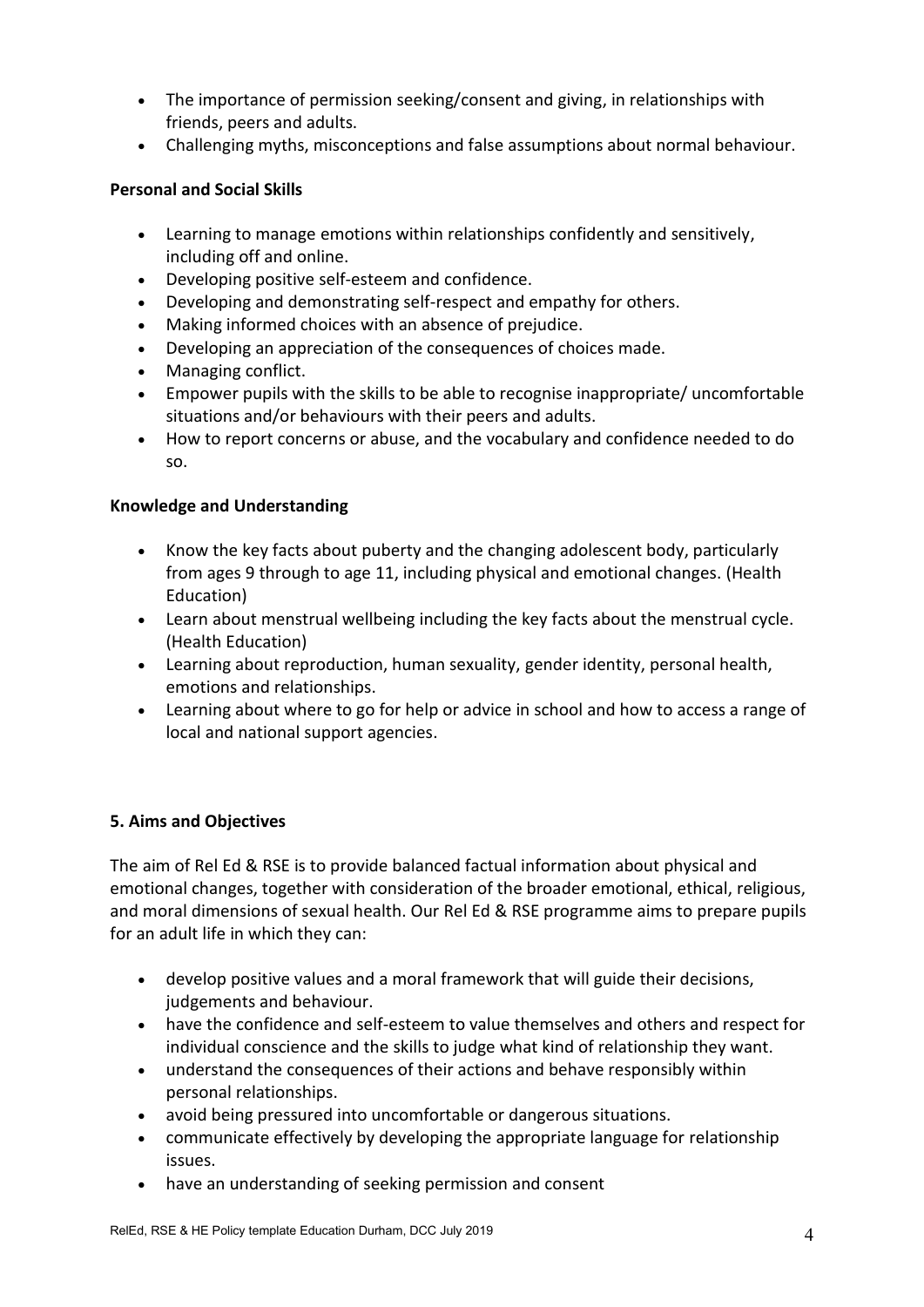- develop awareness of their evolving gender identity, challenge sexism and prejudice, which is inclusive to all children and young people.
- have sufficient information and skills to protect themselves in a variety of situations including from exploitation.
- be aware of sources of help and acquire the skills and confidence to access advice and support if necessary.

### **6. Roles and Responsibilities**

The Governor responsible for RSE at Witton-le-Wear Primary school is Anne Yuill and the lead for RSE design and delivery in school is Rebecca Redfern.

## **7. Organisation and Content of Relationship Education (Including Relationships Education)**

Witton-le-Wear Primary School specifically delivers Relationships Education and Relationship and Sex Education through its PSHE Programme, RE and Science lessons at foundation stage, KS1 and KS2.

Much of the relationship's education (including relationship and sex education) at Witton-le-Wear Primary School takes place within PSHE lessons. Teachers generally deliver the PSHE curriculum with support from professionals where appropriate. School staff are usually the best people to work with the pupils on many of the Rel Ed topics as they are aware of each pupil's individual circumstances. Lessons are set within the wider context of the PSHE curriculum and focus more on the emotional aspects of development and relationships, although the physical aspects of puberty and reproduction may also be taught as part of National Curriculum Science. The PSHE Programme and Science National Curriculum are taught in every year.

Any Rel Ed/RSE lesson may consider questions or issues that some pupils will find sensitive. Before embarking on these lessons, a group/classroom agreement, formally known as ground rules are established which prohibit inappropriate personal information being requested or disclosed by those taking part in the lesson.

When pupils ask questions, we aim to answer them honestly at an age appropriate level and within the group/classroom agreement established at the start of the sessions. If it is felt that answering a specific question would involve information at a level inappropriate to the age and development of the rest of the pupils, the question will be dealt with individually at another time. Children's whose questions go unanswered may turn to inappropriate sources of information.

More expert or specialist teachers and other professionals may support staff that are uncomfortable with teaching certain aspects of the Rel Ed/RSE curriculum. Support and professional development will be provided for these staff, so that they can develop their confidence in delivering the whole of the Rel Ed/RSE programme.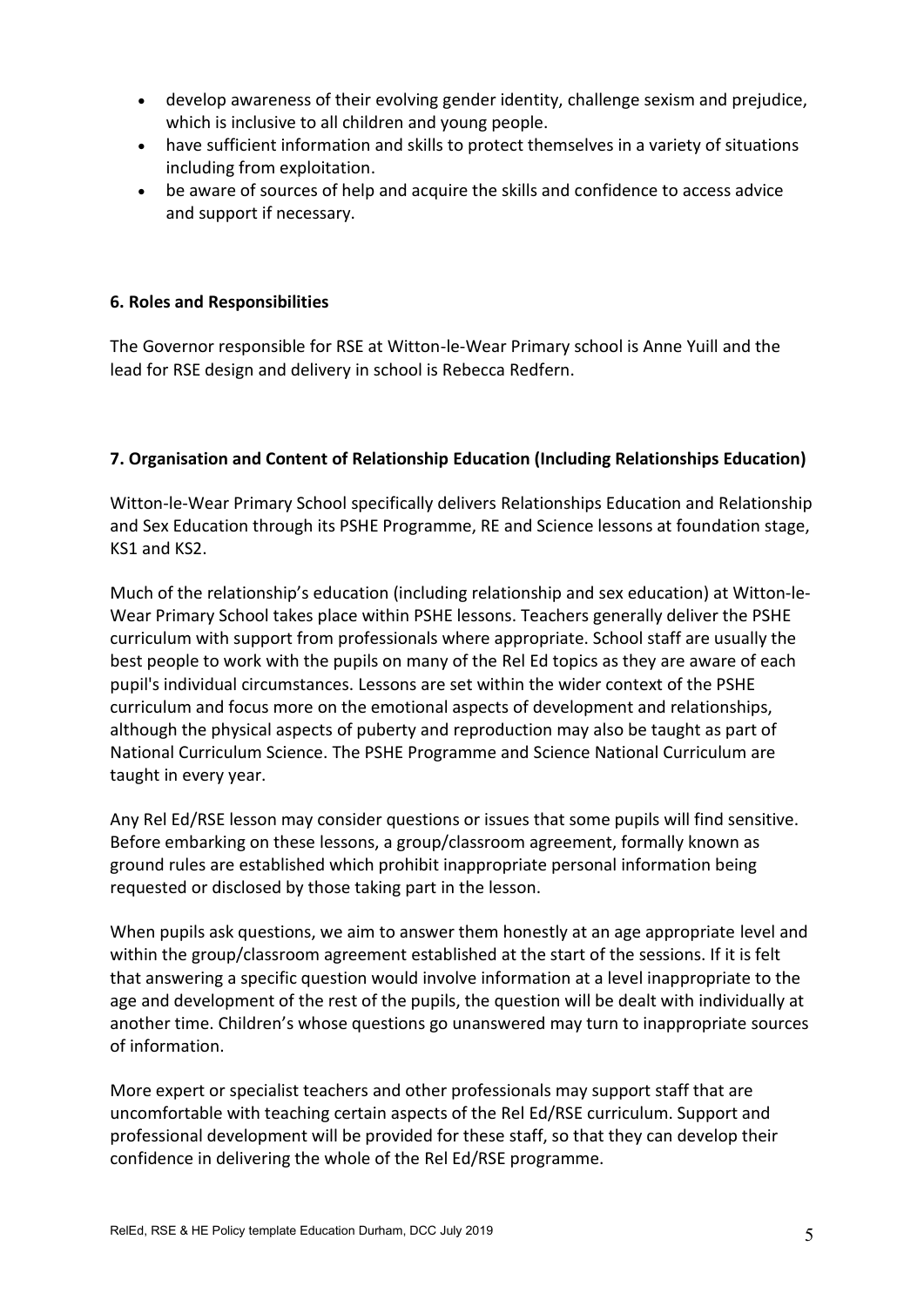Assessment is carried out where appropriate, for example, at the end of every module and involves teacher, pupil and peer assessment of knowledge and understanding, interpersonal skills, and attitudes.

At Witton-le-Wear Primary School all staff will use scientifically correct vocabulary to avoid misunderstandings and ambiguity. The words which will be used are: penis, vulva, vagina, testicle, scrotum, breasts, menstruation and pubic hair.

## **8. Inclusion**

## *Ethnic, Cultural and Religious Groups*

We intend our policy to be sensitive to the needs of different ethnic, cultural and religious groups. We encourage parents /carers to discuss any concerns with the Head teacher.

## *Pupils with Special Needs*

We will ensure that all pupils receive relationships education and relationships and sex education, and we will offer provision appropriate to the needs of all our pupils, taking specialist advice where necessary.

## *Gender, Identity and Sexual Orientation*

The Rel Ed lead should ensure that the content is fully integrated into their programme of study. Schools are free to determine how they do this, it is expected that all pupils to be taught LGBT content, at a timely point. We are an Educate and Celebrate School, which means that we have been following a DCC funded programme to help assist with the implementation and teaching of LGBT+ content in our school. We aim to deal sensitively and honestly with regard of sexual orientation and gender identity, answer appropriate questions and offer support. Pupils, whatever their developing gender identity and sexuality need to feel that relationship education is relevant to them.

# **9. Working with parents/carers and the wider community**

Here at Witton-le-Wear Primary School we believe the role of parents in the development of their children's understanding about relationships is vital. Parents/carers are the first educators of their children. Therefore, we will ensure that we work closely with parents/carers to ensure they are aware what is taught and when. This policy and information on what will be taught and when will be freely available on our schools' website for parent/carers to access.

Schools should consult parents before the final year of primary school about the detailed content of what will be taught. This process should include offering parents support in talking to their children about sex education and how the link this with what is being taught in school.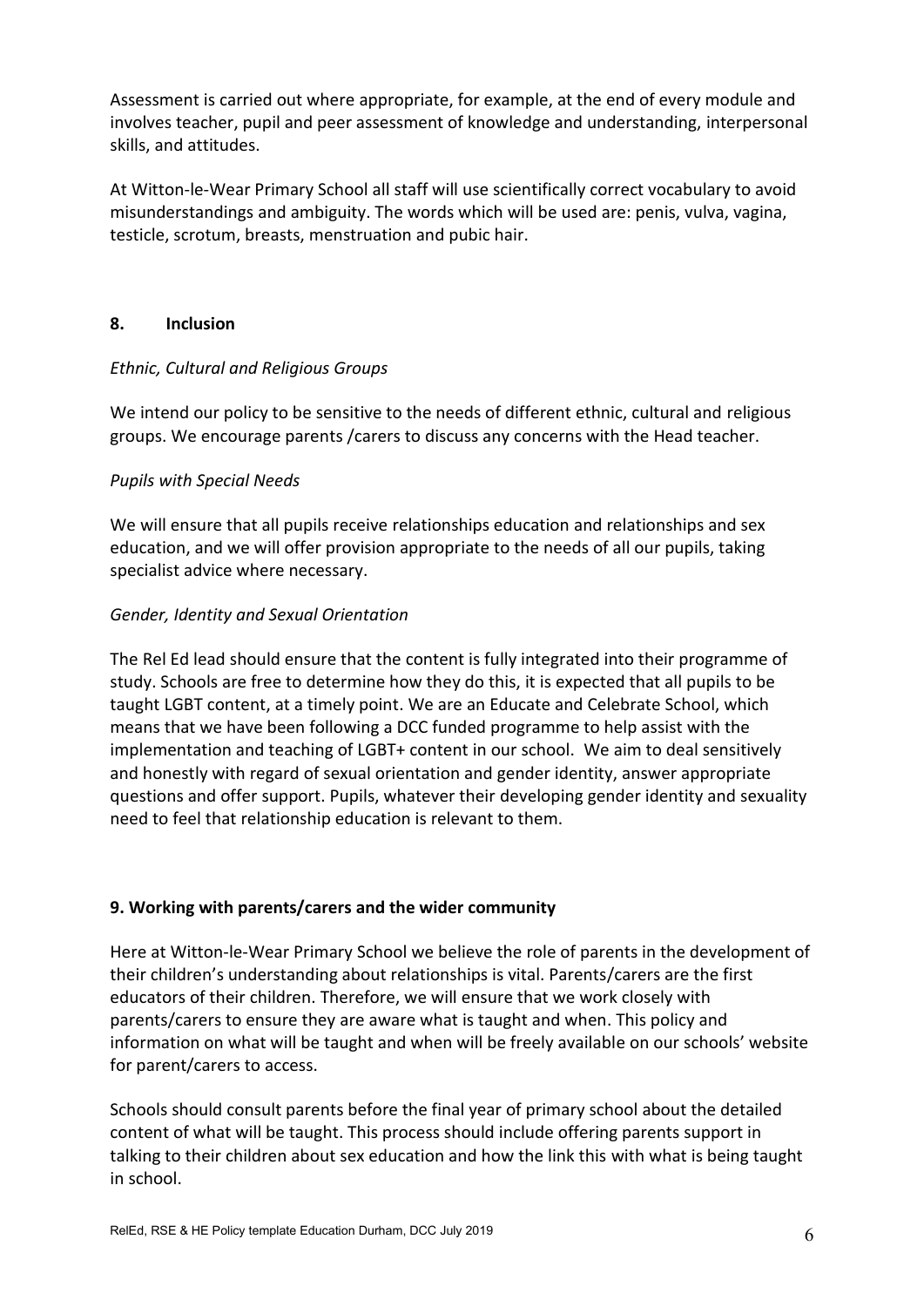A maintained primary school should consult with parents on aspects of sex education which go beyond the national curriculum for science.

## **10. Pupils right to be excused from Sex and Relationship Education**

Some parents prefer to take the responsibility for aspects of this element of education. They have the right to excuse their children from all or part of the sex education elements delivered as part of the statutory Relationships Education, except for those parts included in the statutory National Curriculum (i.e. in Science lessons).

We would make alternative arrangements in such cases. Parents are encouraged to discuss their concerns and / or decisions with the Head Teacher at the earliest opportunity. The head teacher/RSE lead will document the process and outcome. Parents/carers are welcome to review any RSE resources the school uses.

# **11. Safeguarding reports of abuse and confidentiality**

It should be made clear to pupils that all adults in school cannot guarantee absolute confidentiality. This should be made clear when forming the class/group agreement.

A child under 13 is not legally capable of consenting to sexual activity. Any offence under The Sexual Offences Act 2003 involving a child under 13 is very serious and should be taken to indicate a risk of significant harm to the child. Cases involving under 13's should always be discussed with the nominated child protection lead.

Under the Sexual Offences Act, penetrative sex with a child under the age of 13 is classed as rape. Therefore, in all cases where the sexually active young person is under 13, a referral should be made to First Contact, identifying the young person, and the sexual partner if known. Following this, a Strategy Meeting or discussion will be held. The meeting will involve a Team Manager, Social Worker, Police, Health Worker, Education and Welfare and other relevant agencies, to discuss appropriate next steps.

Where the allegation concerns penetrative sex, or other intimate sexual activity occurs, there would always be reasonable cause to suspect that a child, whether girl or boy, is suffering or likely to suffer significant harm. All cases involving under 13's should be fully documented and reported.

Health professionals in school are bound by their codes of conduct but have a duty to share information with relevant others, if they believe that a child is suffering abuse.

*These procedures should be read in conjunction with the Durham Safeguarding Children's Partnership procedures (link) with special reference to Sections 3 'Referral and Investigation' and Section 6.13 'Sexually Active Children under 18' – 'Young People under the age of 13'*